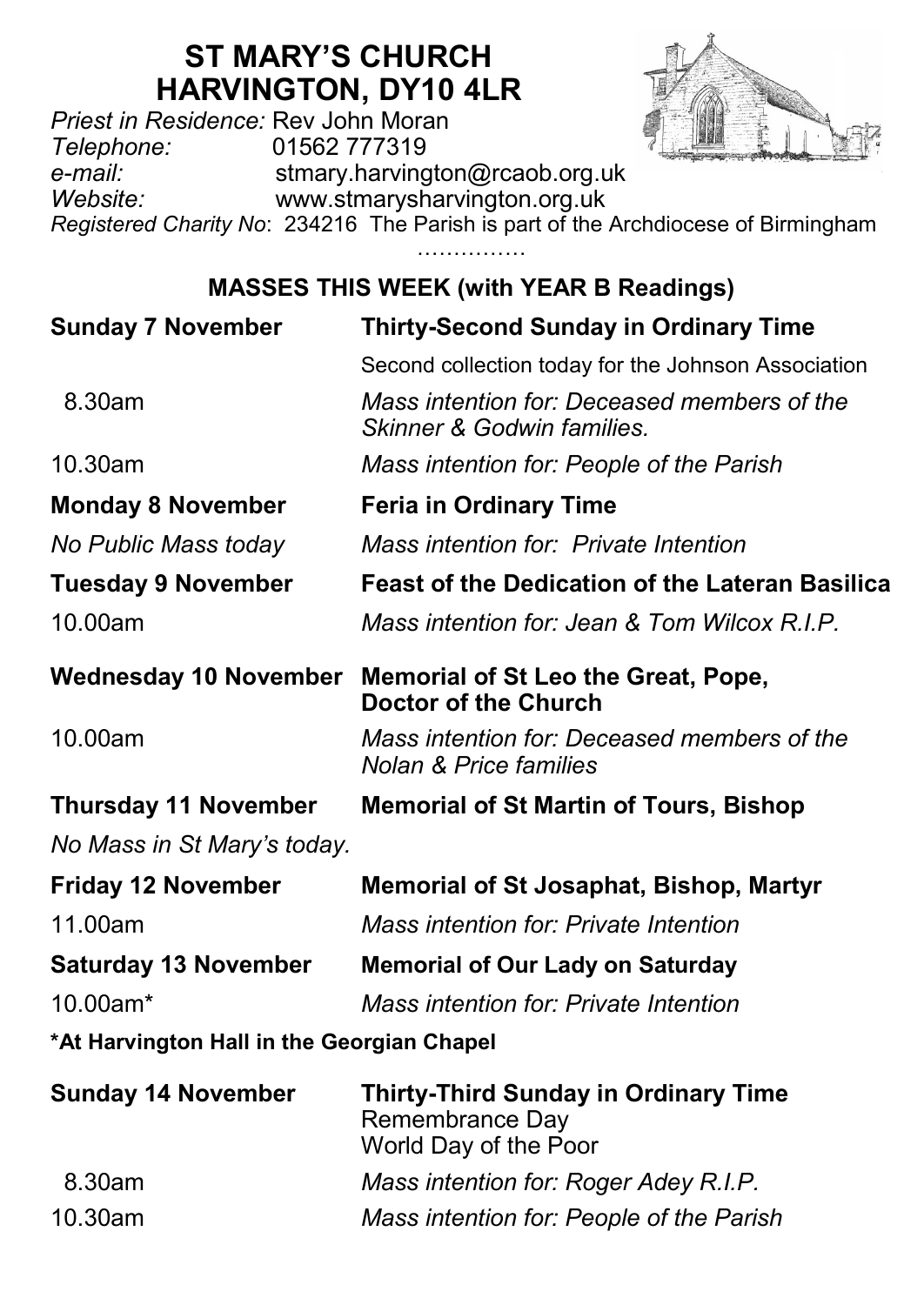**Anniversaries in November:** Isabella Ilsley (1866), Laurence Ruck (1916), John Munster (1916), Rev Philip Roskell (1930), Rev Dr Charles Eagle (1947), Cuthbert Watts (1965), Edna Mercer (1983), Denis Lovekin (1984), Ivor Mortiboy (1998),Harold Sanders, Katherine Martin (2002), Sarah Millard (2002), Marie Baylis (2003), Min Young (2003), Grace Haydon (2004), Siobhan James-Moore (2005), Gerard Fox (2007), Rev David Higham (2008),Stephen Pritchard (2008), Julian Davies (2008). James William Finney (2009), Gertrude Mary Savage (2011), James O'Brien (2012) Colin Atwell (2014), Roger Adey (2016), Veronica Mitchell (2018), Oliver Donaghey (2019)

…………………………………………………………………….

**In your prayers please remember parishioners and friends who are sick:**  Deirdre Brookes, Kathleen Clark, Liz and Lionel Cornish, Bob Grant, Jane and Peter Handley, Kay Hildebrandt, Sean McDermott, Ann Parry, Clare Saich.

…………………………………………..

YQU

… for all your offerings and donations. They are always gratefully received and enable Fr John to maintain our parish and to minister to our community.

**Contributions to the Parish: 25th October-1st November**

 Regular, weekly Gift Aid Direct Debit: £316.00 Gift Aid Envelopes: 655.00 Loose cash: £103.51 …………………………………………...…..

Our local **FOOD BANK** www.kidderminster.foodbank.org.uk. appreciate all donations. Please make cheques payable to 'The Kidderminster Foodbank' and post to: Mrs Denise Carson, Kidderminster Foodbank Treasurer , 20 Whitehill Road, Kidderminster, Worcs. DY11 6JJ



### **WELCOME TO ST MARY'S!**

We ask everyone attending our premises to take note of the following:

- 'Track and Trace': It is no longer a legal requirement to provide contact details at a venue. If someone attends our premises who is found to be a Covid positive case, we will inform everyone on our parish email database. If you are not on our database and you want to be alerted you may provide us with your contact details or scan the displayed NHS QR code on your phone.
- When inside church, the congregation are strongly recommended to wear face coverings.
- The congregation are asked to spread out and not to kneel if someone is sitting down on the pew in front of them.
- If members of the congregation would like to ensure social distancing they may use a 'Please Leave Space' sign (available in the porch) and place it on the seat beside them in their pew.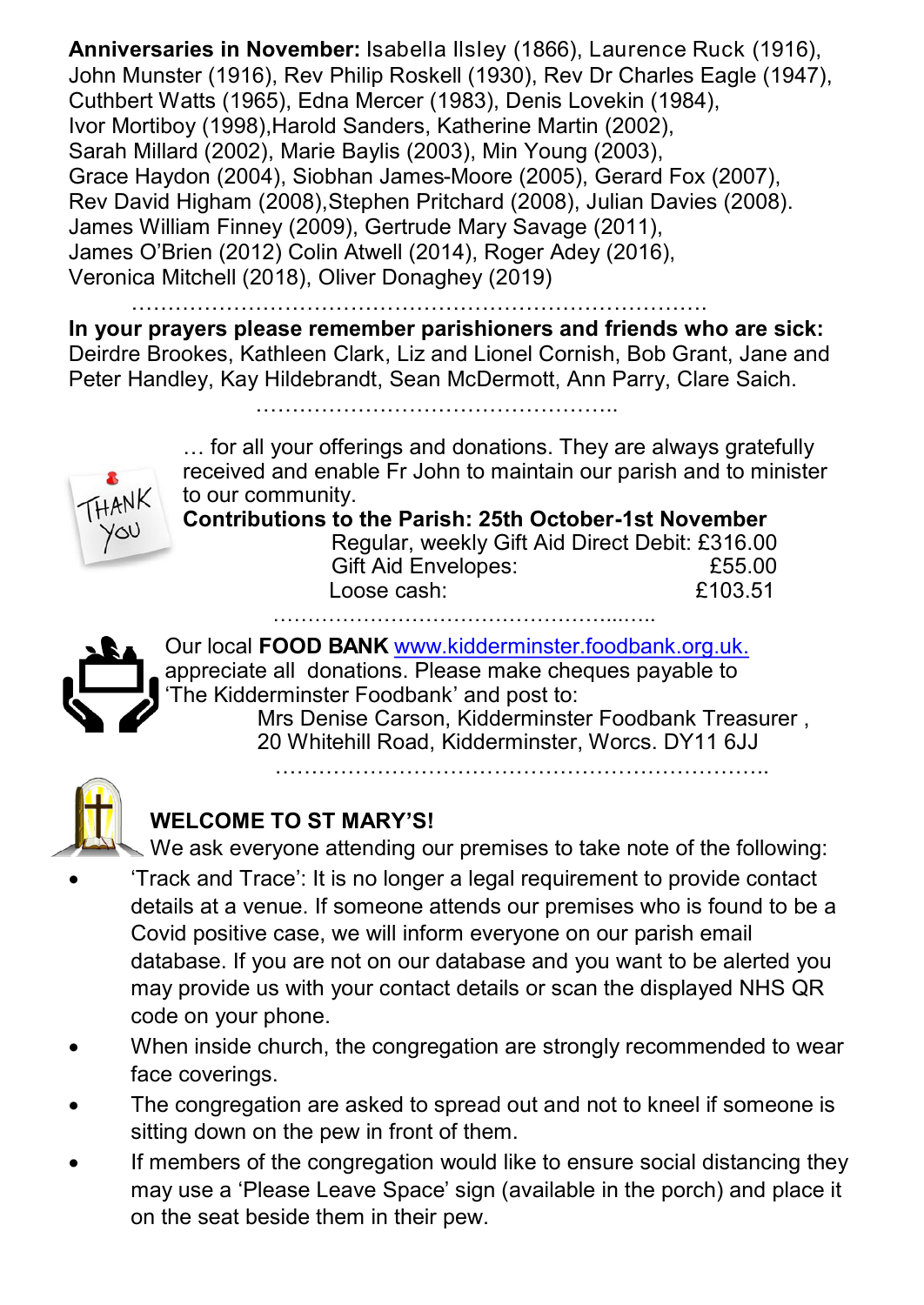

Loving God,

We praise your name with all you have created. You are present in the whole universe, and in the smallest of creatures. We acknowledge the responsibilities you have

placed upon us as stewards of your creation. May the Holy Spirit inspire all political leaders at COP26 as they seek to embrace the changes needed to foster a more sustainable society. Instil in them the courage and gentleness to implement fairer solutions for the poorest and most vulnerable, and commit their nations to the care of Our Common Home. We ask this through Our Lord Jesus Christ your Son. Amen

During the **MONTH OF NOVEMBER,** we pray for all our deceased family members and friends. If you wish to have your departed remembered at Masses during the month of November please use the envelopes and inserts available in the Church Porch and place them in the basket provided. No monetary donation is required.

…………………………………………………………...………….

Eternal rest, grant unto them, O LORD, And let perpetual light shine upon them. May they rest in peace. Amen.

## ………………………………….



**FRIENDS OF THE HOLY LAND** are putting on a meal for supporters in **St Ambrose Hall** on **Thursday November 25th@ 7.00pm., £20 per person.** It will be a lovely evening of food, wine and a quiz with prizes. Tickets available from: Gail and Stephen Brown, Jenny Wilcox, Anne and Jim Quinn.

………………………………………….



The **BOOK GROUP** are reading *The Rings of Saturn* by W G Sebald and will discuss their impressions when they meet on **Monday 8 November** at 9.30am in Rowberry's Tea Room, Chaddesley Corbett. The book chosen for December is *Crow Lake* by Mary Lawson.



……………………………………. The **CRAFT GROUP** will meet on Wednesday 10th November at 1.30pm in the upper room of Rowberry's Tea Room, Chaddesley Corbett. Please feel free to come along for a coffee, a chat and a relaxing afternoon. If you want to, you are very welcome to join in with the Group as they continue to make tapestry cushions for the church pews (friendly guidance given if this is a new skill for you.

……………………………………………………...

HALL.

**HARVINGTON HALL** Manager, Phil Downing is bravely spending 36 hours in a priest hide on Monday and Tuesday 29<sup>th</sup>/30<sup>th</sup> November in a bid to raise funds for the Hall. He would be very grateful for your financial support. Donations can be made through their website: www.harvingtonhall.co.uk, or directly to the Hall by post or by a personal visit.